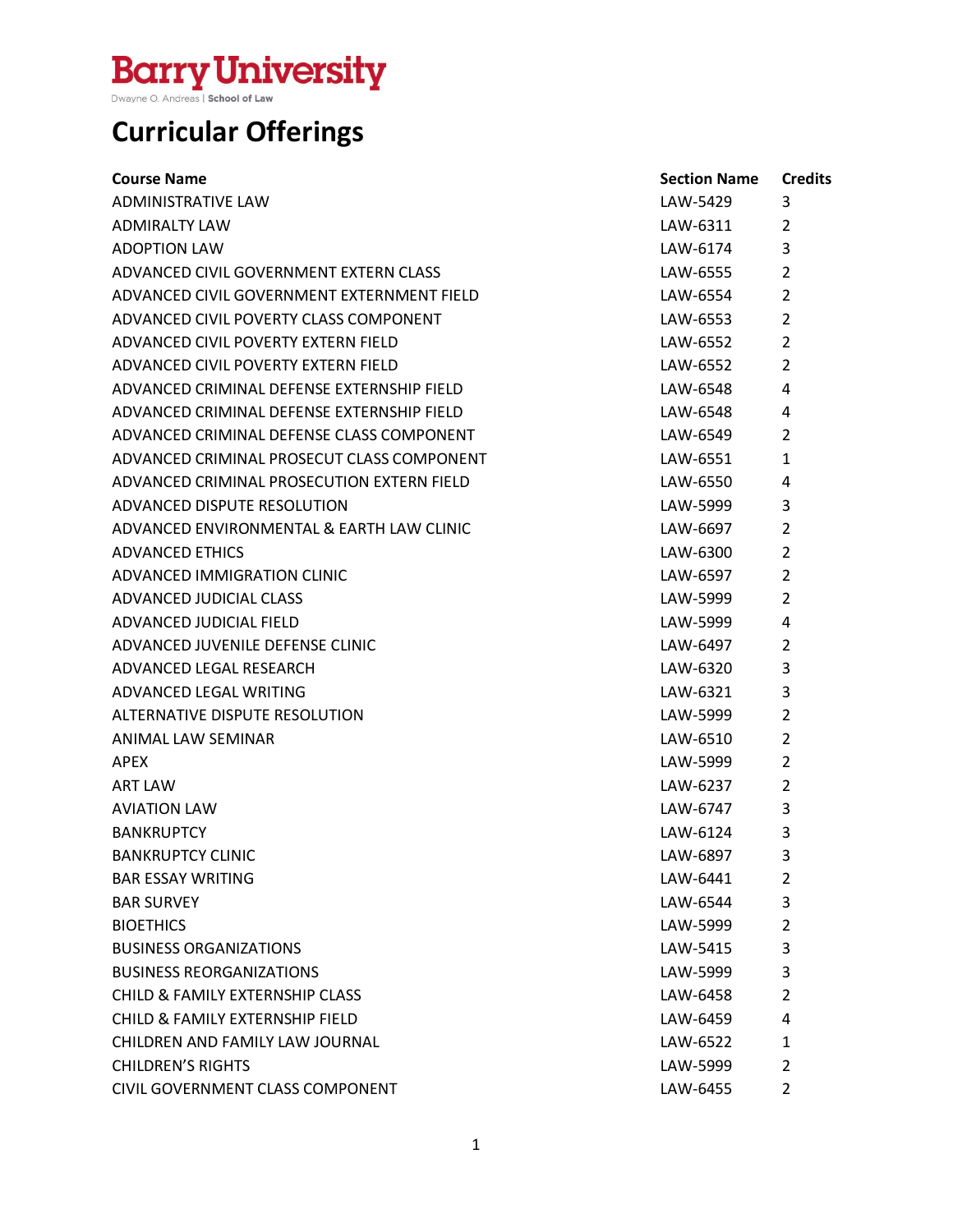| CIVIL GOVERNMENT EXTERNSHIP FIELD                                   | LAW-6454 | $\overline{2}$ |
|---------------------------------------------------------------------|----------|----------------|
| CIVIL POVERTY EXTERNSHIP CLASS                                      | LAW-6453 | $\overline{2}$ |
| CIVIL POVERTY EXTERNSHIP FIELD                                      | LAW-6452 | 3              |
| <b>CIVIL PROCEDURE</b>                                              | LAW-5011 | 4              |
| CIVIL PROCEDURE IN ACTION                                           | LAW-5999 | $\overline{2}$ |
| <b>CLIMATE CHANGE SEMINAR</b>                                       | LAW-6214 | $\overline{2}$ |
| <b>CLINICAL: MEDIATION EXTERNSHIP</b>                               | LAW-6203 | $\overline{2}$ |
| <b>COLLABORATIVE FAMLY CLINIC</b>                                   | LAW-6097 | 3              |
| <b>COMMERCIAL LAW OVERVIEW</b>                                      | LAW-5525 | 3              |
| COMMERCIAL LAW TRIAL ADVOCACY                                       | LAW-6010 | 3              |
| <b>CONFLICT OF LAWS</b>                                             | LAW-6101 | 3              |
| <b>CONSTITUTIONAL LAW</b>                                           | LAW-5302 | 4              |
| <b>CONTRACTS</b>                                                    | LAW-5337 | 4              |
| <b>CONTRACTS DRAFTING</b>                                           | LAW-6427 | $\overline{2}$ |
| <b>COPYRIGHT LAW</b>                                                | LAW-6102 | 3              |
| <b>CORONAVIRUS &amp; CONSTITUTION</b>                               | LAW-5999 | $\overline{2}$ |
| <b>CORPORATE TAXATION</b>                                           | LAW-6146 | $\overline{2}$ |
| CRIMINAL DEFENSE CLASS COMPONENT                                    | LAW-6449 | $\overline{2}$ |
| CRIMINAL DEFENSE EXTERNSHIP FIELD                                   | LAW-6448 | 4              |
| CRIMINAL PROCEDURE EXTERNSHIP FIELD                                 | LAW-6450 | 4              |
| <b>CRIMINAL LAW</b>                                                 | LAW-5106 | 3              |
| <b>CRIMINAL PROCEDURE</b>                                           | LAW-5206 | 3              |
| CRIMINAL PROCEDURE IN THE COURTROOM                                 | LAW-6206 | 3              |
| CRIMINAL PROSECUTION CLASS COMPONENT                                | LAW-6451 | $\overline{2}$ |
| <b>DEAN'S STUDY FELLOW</b>                                          | LAW-6285 | $\mathbf{1}$   |
| DEATH PENALTY SEMINAR: ISSUES IN CAPITAL PUNIISHMENT                | LAW-6518 | $\overline{2}$ |
| <b>DIRECTED RESEARCH</b>                                            | LAW-6002 | $\mathbf{1}$   |
| <b>DISABILITY LAW</b>                                               | LAW-6117 | 3              |
| <b>EARTH JURISPRUDENCE &amp; ENVIRONMENTAL JURISDICTION JOURNAL</b> | LAW-6322 | 1              |
| <b>EARTH JURISPRUDENCE SURVEY</b>                                   | LAW-6500 | 3              |
| <b>ELECTION LAW</b>                                                 | LAW-5999 | $\overline{2}$ |
| <b>EMPLOYMENT DISCRIMINATION</b>                                    | LAW-6151 | 3              |
| <b>ENTERTAINMENT LAW</b>                                            | LAW-6126 | 3              |
| <b>ENVIRONMENT &amp; EARTH CLINIC</b>                               | LAW-6297 | 6              |
| <b>ENVIRONMENTALS ETHICS</b>                                        | LAW-5999 | 3              |
| <b>ENVIRONMENTAL JUSTICE SEMINAR</b>                                | LAW-6515 | $\overline{2}$ |
| <b>ENVIRONMENTAL LAW</b>                                            | LAW-6112 | 3              |
| <b>EVIDENCE</b>                                                     | LAW-5312 | 4              |
| <b>FAMILY LAW</b>                                                   | LAW-6130 | 3              |
| <b>FIRST AMENDMENT</b>                                              | LAW-6148 | 3              |
| FLORIDA CRIMINAL PROCEDURE SEMINAR                                  | LAW-6306 | $\overline{2}$ |
| <b>FLORIDA GUARDIANSHIP</b>                                         | LAW-5999 | 3              |
| <b>FLORIDA MC BAR TOPICS</b>                                        | LAW-5999 | 1              |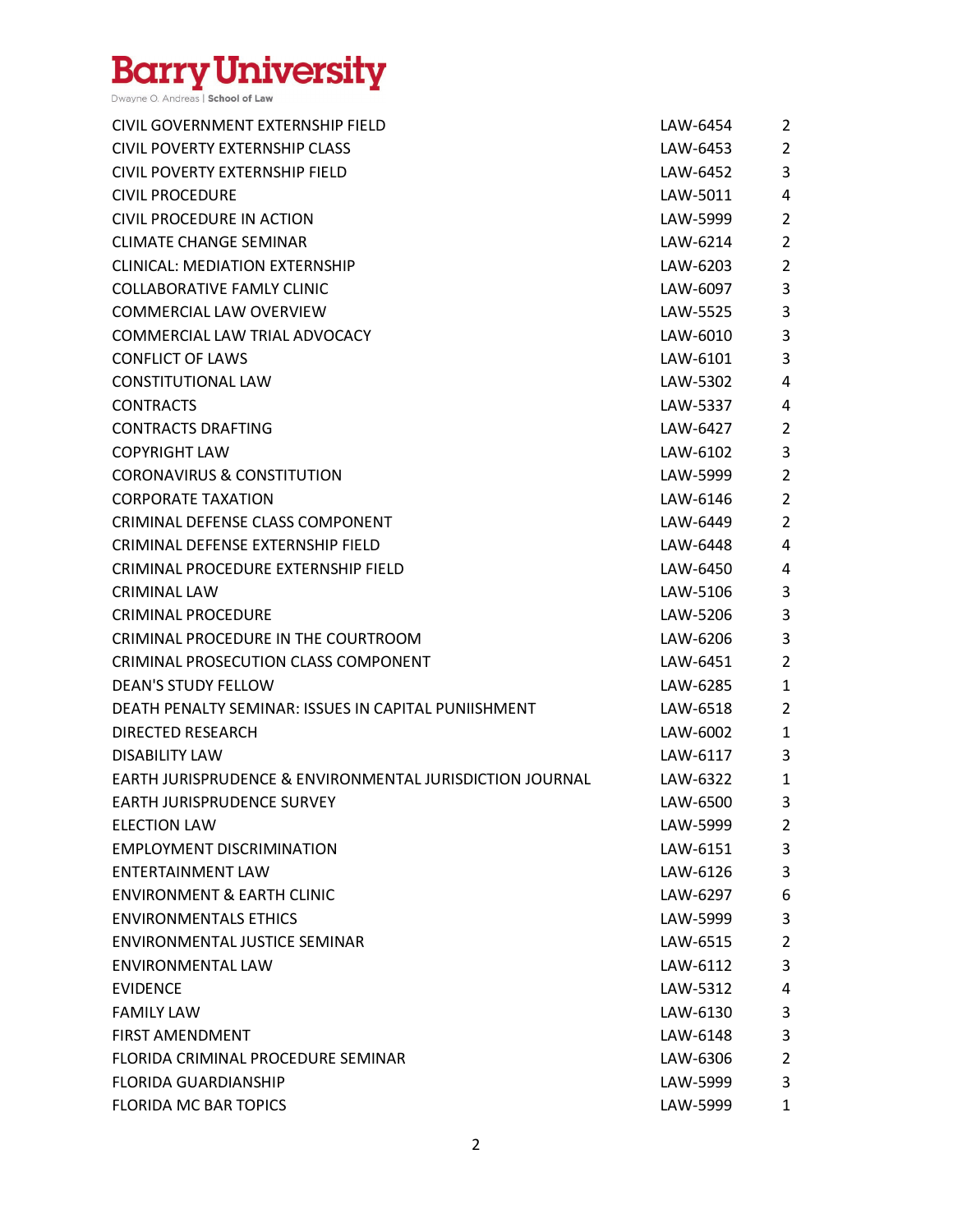| <b>FLORIDA CIVIL PRACTICE</b>            | LAW-6136 | 3              |
|------------------------------------------|----------|----------------|
| <b>FLORIDA CONSTITUTIONAL LAW</b>        | LAW-6355 | $\overline{2}$ |
| <b>FLORIDA CONTRACT LAW</b>              | LAW-6327 | 3              |
| <b>FLORIDA EVIDENCE</b>                  | LAW-6312 | 3              |
| FLORIDA PROBATE PRACTICE                 | LAW-6254 | $\overline{2}$ |
| FUNDAMENTALS OF AMERICAN LAW             | LLM-5776 | $\overline{2}$ |
| <b>GENDER &amp; THE LAW</b>              | LAW-6220 | 3              |
| <b>GUARDIANSHIP LAW</b>                  | LAW-5999 | 3              |
| <b>HEALTHCARE LAW</b>                    | LAW-6116 | 3              |
| <b>IMMIGRATION CLINIC</b>                | LAW-6397 | 6              |
| <b>IMMIGRATION LAW</b>                   | LAW-6211 | 3              |
| <b>IMMIGRATION LAW PRACTICE</b>          | LAW-5999 | 3              |
| INDIVIDUAL FEDERAL INCOME TAXATION       | LAW-5304 | 3              |
| <b>INSURANCE LAW</b>                     | LAW-6106 | $\overline{2}$ |
| <b>INTERNATIONAL LAW</b>                 | LAW-6138 | 3              |
| INTRVIEWING COUNSELING & PROBLEM SOLVING | LAW-5220 | $\overline{2}$ |
| <b>JUDICIAL EXTERNSHIP FIELD</b>         | LAW-6248 | 3              |
| <b>JUDICIAL EXTERNSHIP CLASS</b>         | LAW-6247 | $\overline{2}$ |
| <b>JUVENILE DEFENSE CLINIC</b>           | LAW-6197 | 6              |
| <b>JUVENILE JUSTICE</b>                  | LAW-6135 | $\overline{2}$ |
| LAND USE PLANNING                        | LAW-6219 | $\overline{2}$ |
| LAW & RELIGION                           | LAW-6428 | $\overline{2}$ |
| LAW AND LITERATURE SEMINAR               | LAW-6422 | $\overline{2}$ |
| LAW AND PSYCHIATRY                       | LAW-6127 | $\overline{2}$ |
| <b>LAW OFFICE PRACTICE</b>               | LAW-6156 | 3              |
| LAW REVIEW                               | LAW-6222 | 4              |
| LEGAL RESEARCH AND WRITING 1             | LAW-5010 | 3              |
| LEGAL RESEARCH AND WRITING 2             | LAW-5020 | 3              |
| LEGISLATION                              | LAW-6109 | $\overline{2}$ |
| <b>MEDIATION</b>                         | LAW-6395 | 3              |
| <b>MOOT COURT</b>                        | LAW-6225 | 1              |
| MOTIONS AND DEPOSITIONS                  | LAW-6030 | 3              |
| NATIONAL SECURITY LAW SEMINAR            | LAW-6313 | $\overline{2}$ |
| NONPROFIT CORPORATE EXTERNSHIP CLASS     | LAW-6471 | $\overline{2}$ |
| NONPROFIT CORPORATE EXTERNSHIP FIELD     | LAW-6470 | 3              |
| OIL & GAS LAW                            | LAW-6620 | $\overline{2}$ |
| <b>OPINION &amp; SCIENTIFIC EVIDENCE</b> | LAW-6365 | 3              |
| <b>PATENTS</b>                           | LAW-6391 | 3              |
| <b>PAYMENT SYSTEMS</b>                   | LAW-5999 | $\overline{2}$ |
| POPULAR CULTURE & THE LAW                | LAW-6421 | 3              |
| PRODUCTS LIABILITY                       | LAW-6115 | 3              |
| PROFESSIONAL RESPONSIBILITY              | LAW-5300 | 3              |
| <b>PROPERTY</b>                          | LAW-5288 | 4              |